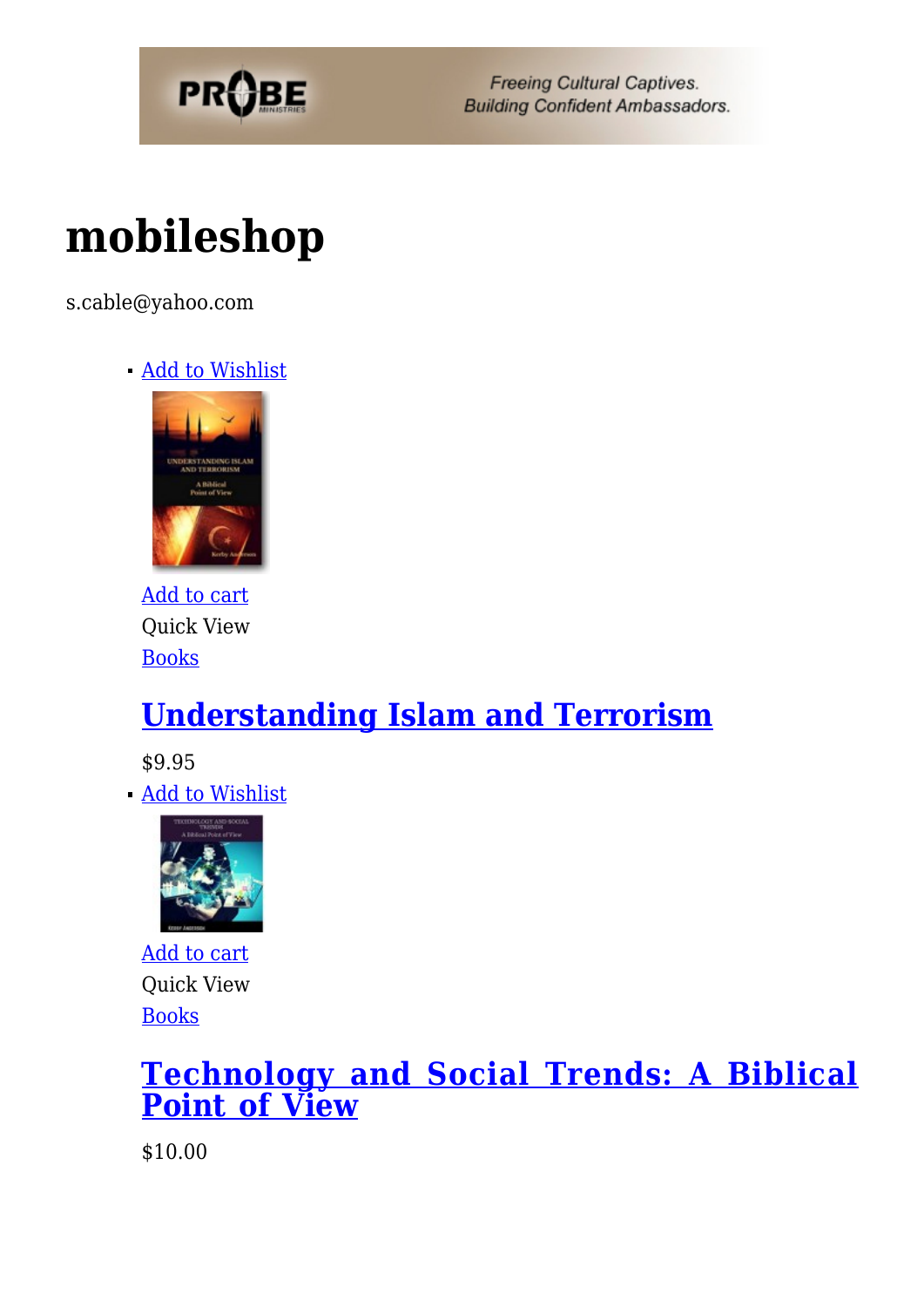

[Add to Wishlist](https://probe.org/?add_to_wishlist=42592&_wpnonce=596a8ce2f2)



[Add to cart](https://probe.org/?add-to-cart=42592) Quick View [Books](https://probe.org/product-category/books/)

#### **[Arts, Media, and Culture: A Biblical Point of](https://probe.org/product/arts-media-and-culture/) [View](https://probe.org/product/arts-media-and-culture/)**

\$10.00

[Add to Wishlist](https://probe.org/?add_to_wishlist=41797&_wpnonce=596a8ce2f2)



[Add to cart](https://probe.org/?add-to-cart=41797) Quick View [Books](https://probe.org/product-category/books/)

#### **[Into the Void: The Coming Transhuman](https://probe.org/product/into-the-void-the-coming-transhuman-transformation/) [Transformation](https://probe.org/product/into-the-void-the-coming-transhuman-transformation/)**

\$8.00

[Add to Wishlist](https://probe.org/?add_to_wishlist=41720&_wpnonce=596a8ce2f2)



[Add to cart](https://probe.org/?add-to-cart=41720)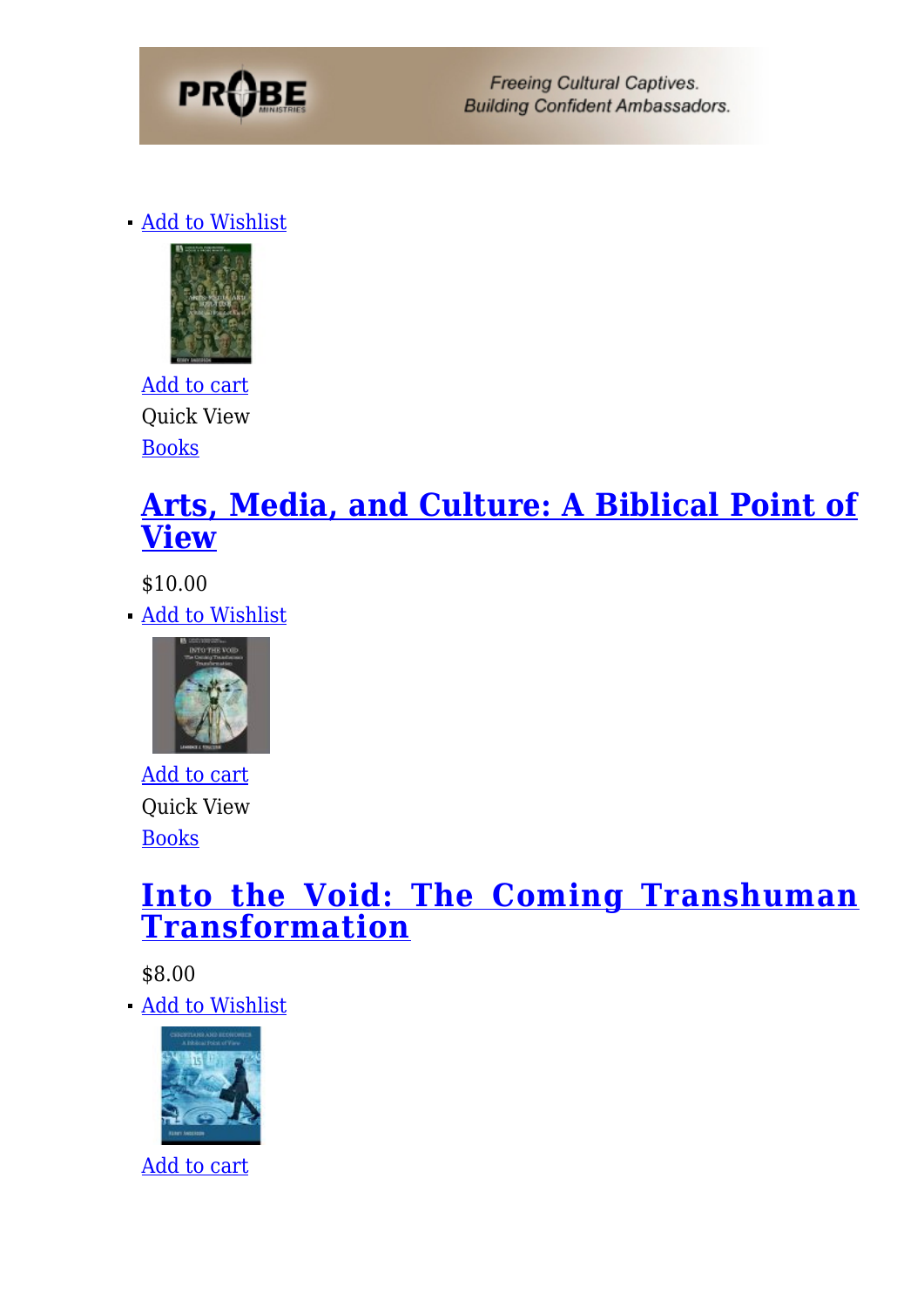

Quick View [Books](https://probe.org/product-category/books/)

#### **[Christians and Economics: A Biblical Point](https://probe.org/product/christians-and-economics-a-biblical-point-of-view/) [of View](https://probe.org/product/christians-and-economics-a-biblical-point-of-view/)**

\$9.95

[Add to Wishlist](https://probe.org/?add_to_wishlist=41714&_wpnonce=596a8ce2f2)



[Add to cart](https://probe.org/?add-to-cart=41714) Quick View [Books](https://probe.org/product-category/books/)

#### **[Christians and Government: A Biblical Point](https://probe.org/product/christians-and-government-a-biblical-point-of-view/) [of View](https://probe.org/product/christians-and-government-a-biblical-point-of-view/)**

\$9.95

[Add to Wishlist](https://probe.org/?add_to_wishlist=36948&_wpnonce=596a8ce2f2)

[Sale!](https://probe.org/product/dr-bohlins-package/)



[Add to cart](https://probe.org/?add-to-cart=36948) Quick View [Books](https://probe.org/product-category/books/)

### **[Dr. Bohlin's Package](https://probe.org/product/dr-bohlins-package/)**

\$27.00 \$25.00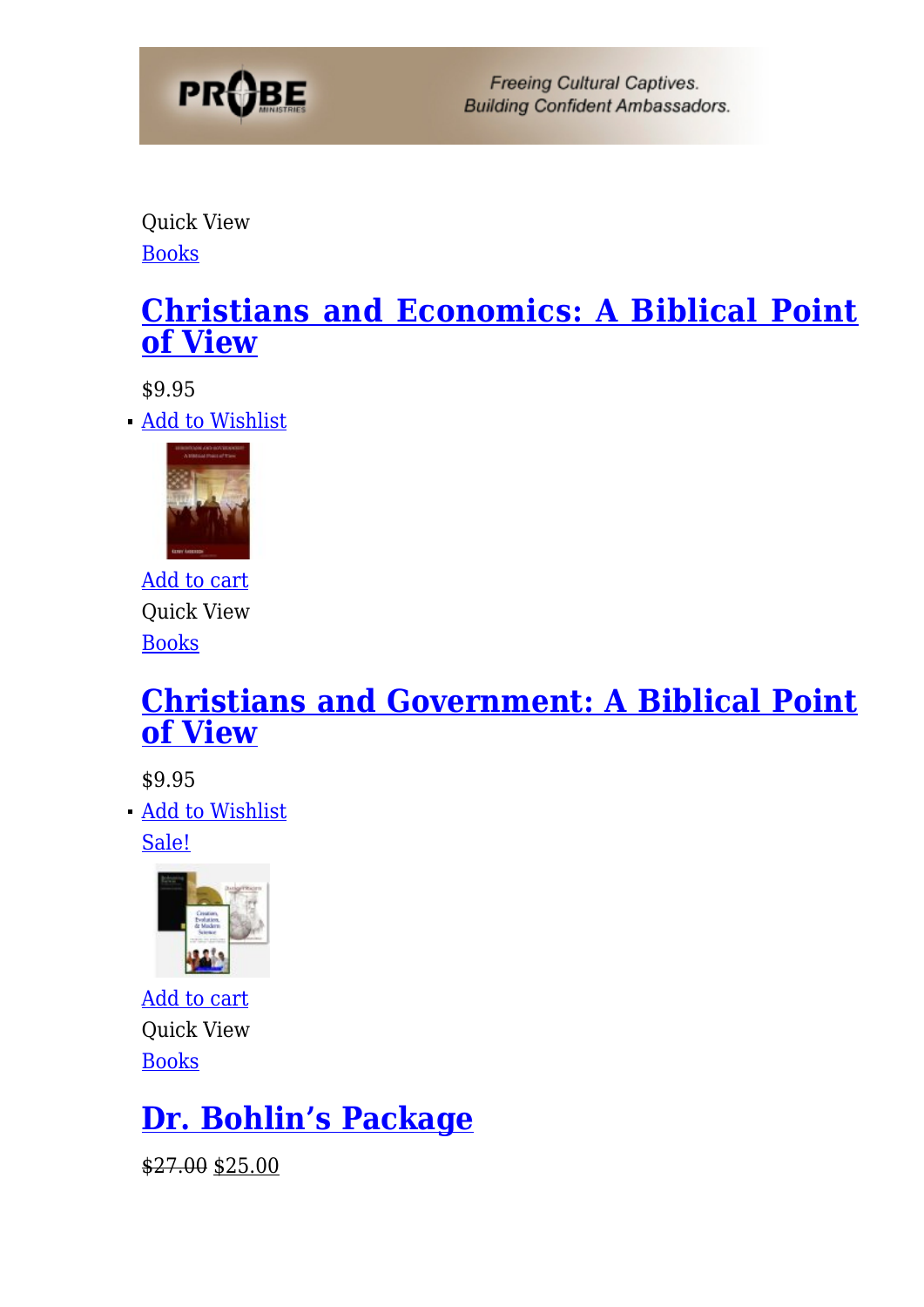

[Add to Wishlist](https://probe.org/?add_to_wishlist=29678&_wpnonce=596a8ce2f2)



[Add to cart](https://probe.org/?add-to-cart=29678) Quick View [Redeeming Darwin](https://probe.org/product-category/redeeming-darwin/)

### **[Redeeming Darwin Facilitator's Guide](https://probe.org/product/redeeming-darwin-leaders-guide/)**

\$7.50

[Add to Wishlist](https://probe.org/?add_to_wishlist=29677&_wpnonce=596a8ce2f2)



[Add to cart](https://probe.org/?add-to-cart=29677) Quick View [Redeeming Darwin](https://probe.org/product-category/redeeming-darwin/)

#### **[Redeeming Darwin Viewer's Guide with](https://probe.org/product/redeeming-darwin-viewers-guide/) [Reference Guide \(Pack of 5\)](https://probe.org/product/redeeming-darwin-viewers-guide/)**

\$12.00 [Add to Wishlist](https://probe.org/?add_to_wishlist=4487&_wpnonce=596a8ce2f2)



[Add to cart](https://probe.org/?add-to-cart=4487) Quick View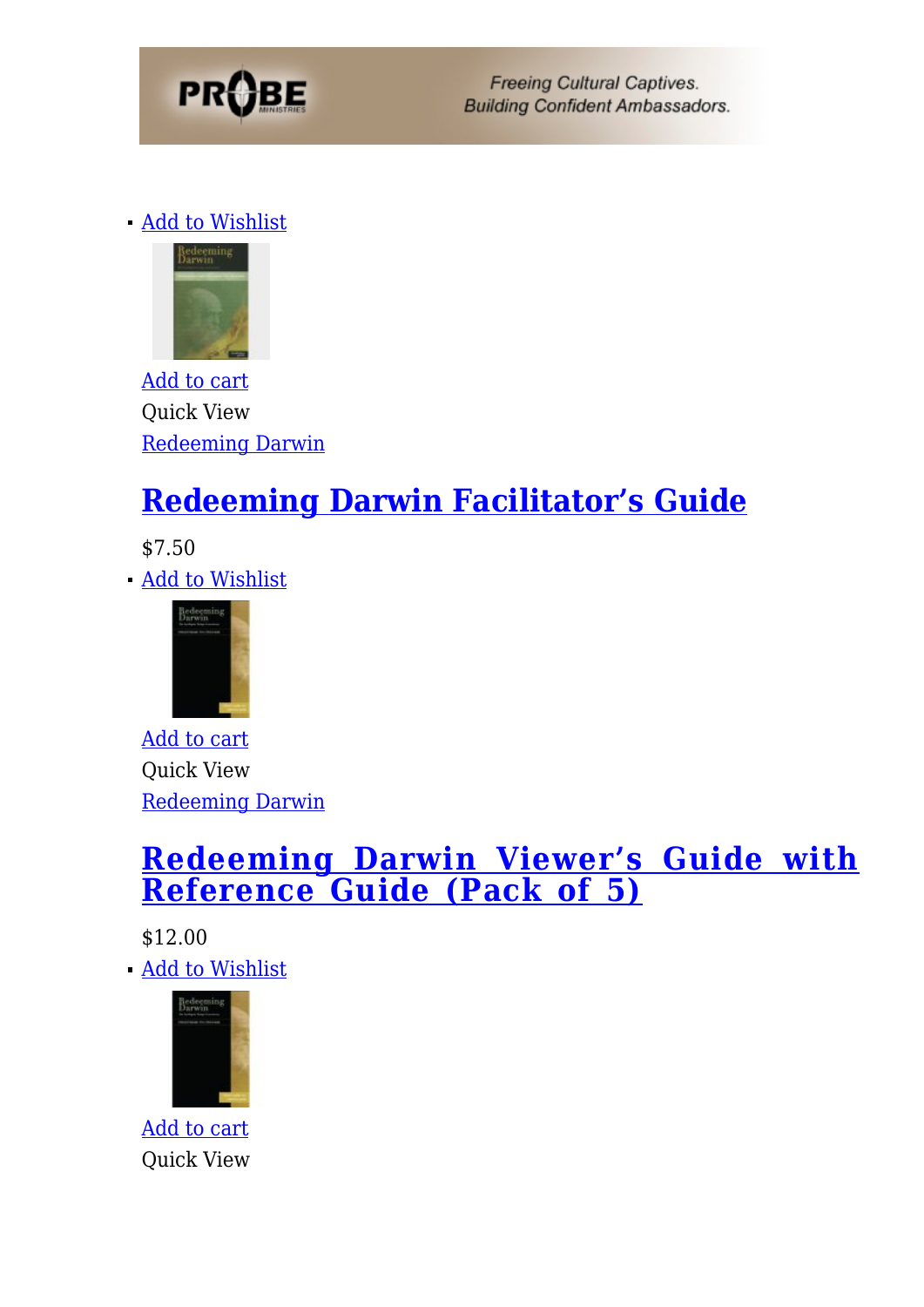

#### [Redeeming Darwin](https://probe.org/product-category/redeeming-darwin/)

#### **[Redeeming Darwin Viewer's Guide w/](https://probe.org/product/viewers-guide-with-reference-guide-pack-of-10/) [Reference Guide \(Pack of 10\)](https://probe.org/product/viewers-guide-with-reference-guide-pack-of-10/)**

\$20.00

[Add to Wishlist](https://probe.org/?add_to_wishlist=4483&_wpnonce=596a8ce2f2)



[Add to cart](https://probe.org/?add-to-cart=4483) Quick View [Redeeming Darwin](https://probe.org/product-category/redeeming-darwin/)

### **[Redeeming Darwin Self Study Kit](https://probe.org/product/self-study-kit/)**

\$25.00

[Add to Wishlist](https://probe.org/?add_to_wishlist=4481&_wpnonce=596a8ce2f2)



[Add to cart](https://probe.org/?add-to-cart=4481) Quick View [Redeeming Darwin](https://probe.org/product-category/redeeming-darwin/)

### **[Redeeming Darwin Leader's Kit](https://probe.org/product/redeeming-darwin-leaders-kit/)**

\$50.00

[Add to Wishlist](https://probe.org/?add_to_wishlist=4476&_wpnonce=596a8ce2f2)



[Add to cart](https://probe.org/?add-to-cart=4476)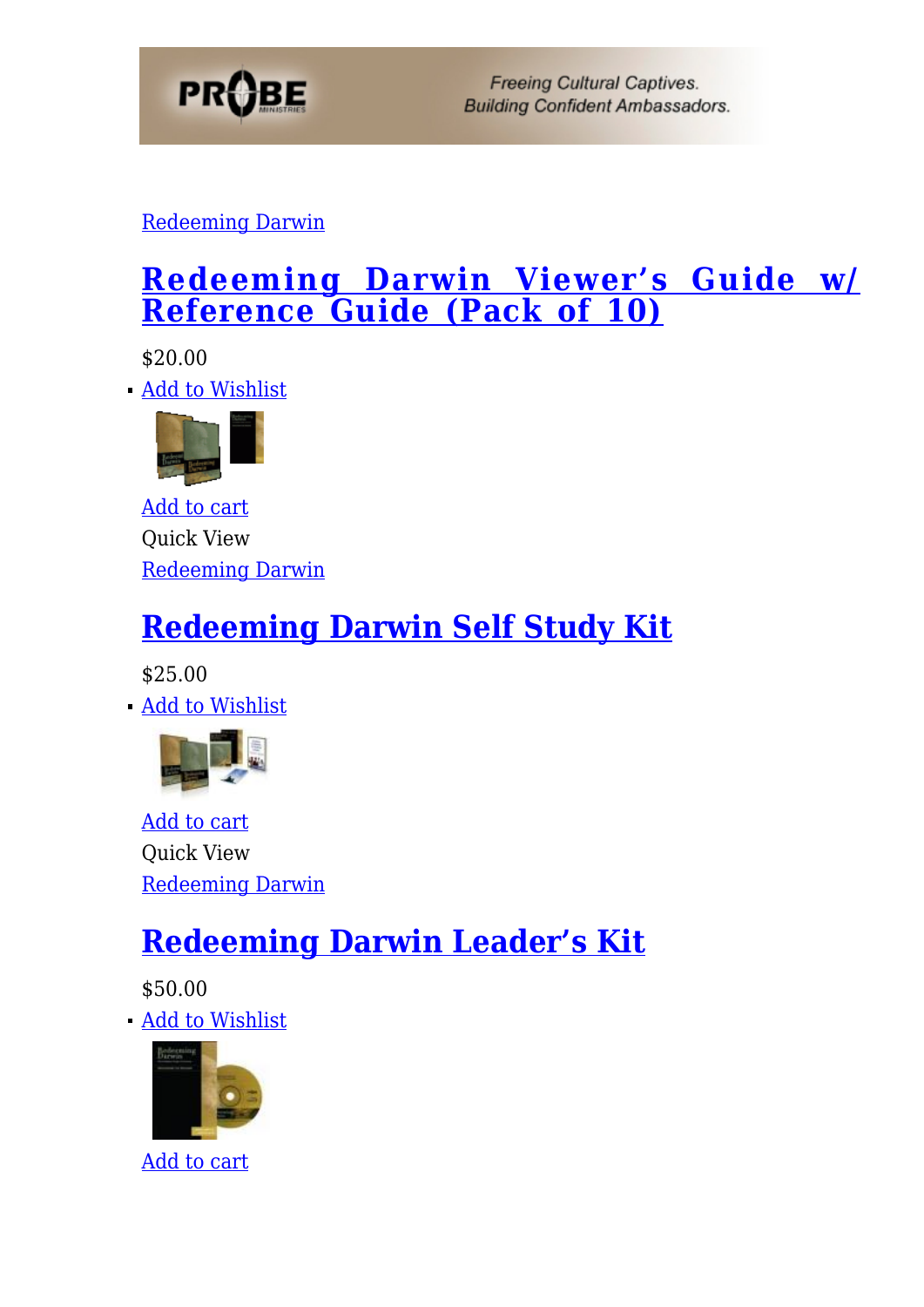

Quick View [DVDs](https://probe.org/product-category/dvds/)

### **[Discovering the Designer](https://probe.org/product/discovering-the-designer/)**

\$12.00

[Add to Wishlist](https://probe.org/?add_to_wishlist=4474&_wpnonce=596a8ce2f2)



[Add to cart](https://probe.org/?add-to-cart=4474) Quick View **[DVDs](https://probe.org/product-category/dvds/)** 

### **[Darwin's Dilemma](https://probe.org/product/darwins-dilemma/)**

\$17.95

[Add to Wishlist](https://probe.org/?add_to_wishlist=4470&_wpnonce=596a8ce2f2)



[Add to cart](https://probe.org/?add-to-cart=4470) Quick View [Books](https://probe.org/product-category/books/)

#### **[Signs of Warning, Signs of Hope: Kerby](https://probe.org/product/signs-of-warning-signs-of-hope-kerby-anderson/) [Anderson](https://probe.org/product/signs-of-warning-signs-of-hope-kerby-anderson/)**

\$5.00

[Add to Wishlist](https://probe.org/?add_to_wishlist=4466&_wpnonce=596a8ce2f2)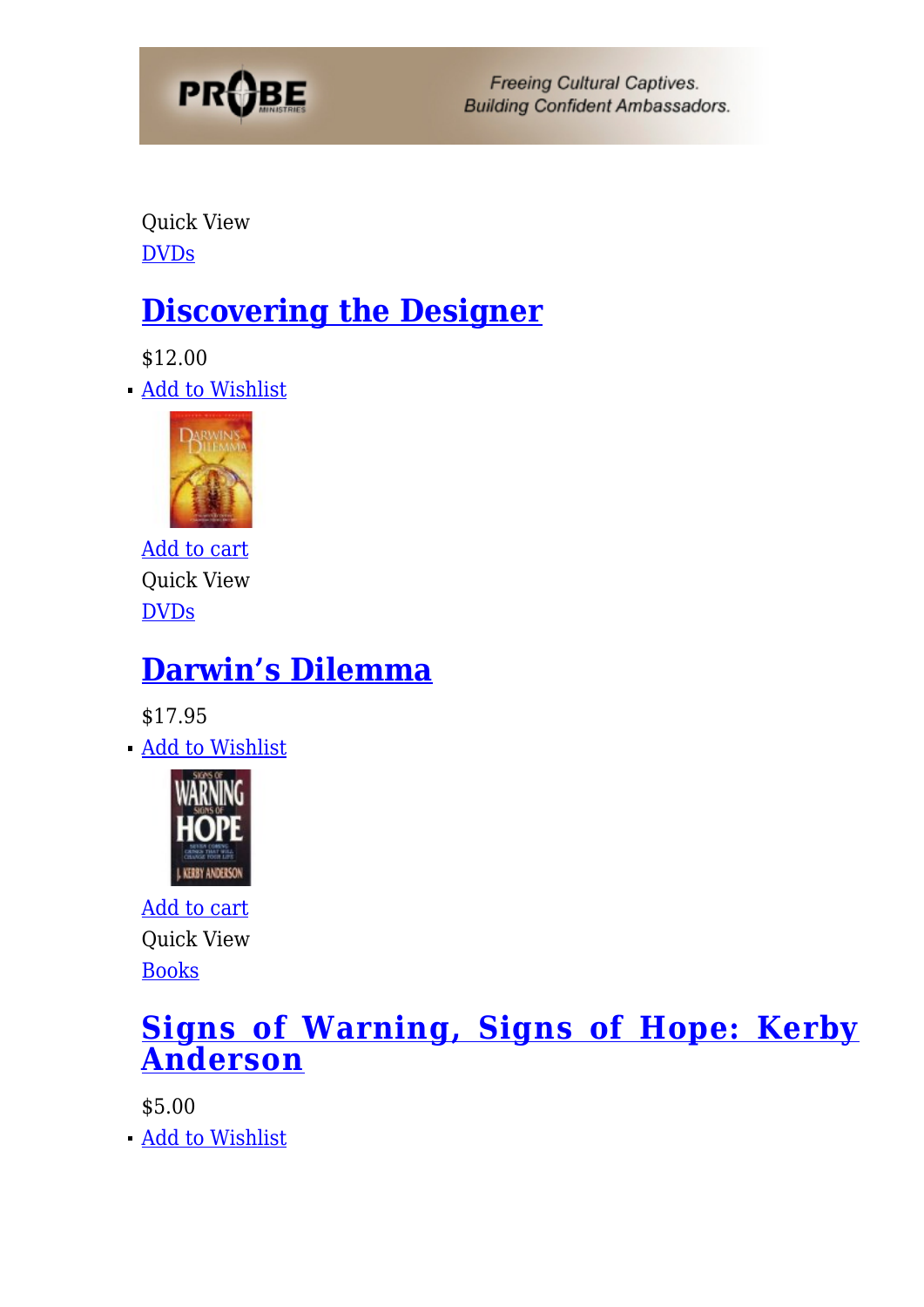



[Add to cart](https://probe.org/?add-to-cart=4466) Quick View [Books](https://probe.org/product-category/books/)

#### **[Poverty and Wealth: Why Socialism Doesn't](https://probe.org/product/poverty-and-wealth-why-socialism-doesnt-work/) [Work](https://probe.org/product/poverty-and-wealth-why-socialism-doesnt-work/)**

\$5.00

[Add to Wishlist](https://probe.org/?add_to_wishlist=4458&_wpnonce=596a8ce2f2)



[Add to cart](https://probe.org/?add-to-cart=4458) Quick View [Books](https://probe.org/product-category/books/)

#### **[Making the Most of Your Money in Tough](https://probe.org/product/making-the-most-of-your-money-in-tough-times/) [Times](https://probe.org/product/making-the-most-of-your-money-in-tough-times/)**

\$10.00

[Add to Wishlist](https://probe.org/?add_to_wishlist=4450&_wpnonce=596a8ce2f2)



[Add to cart](https://probe.org/?add-to-cart=4450) Quick View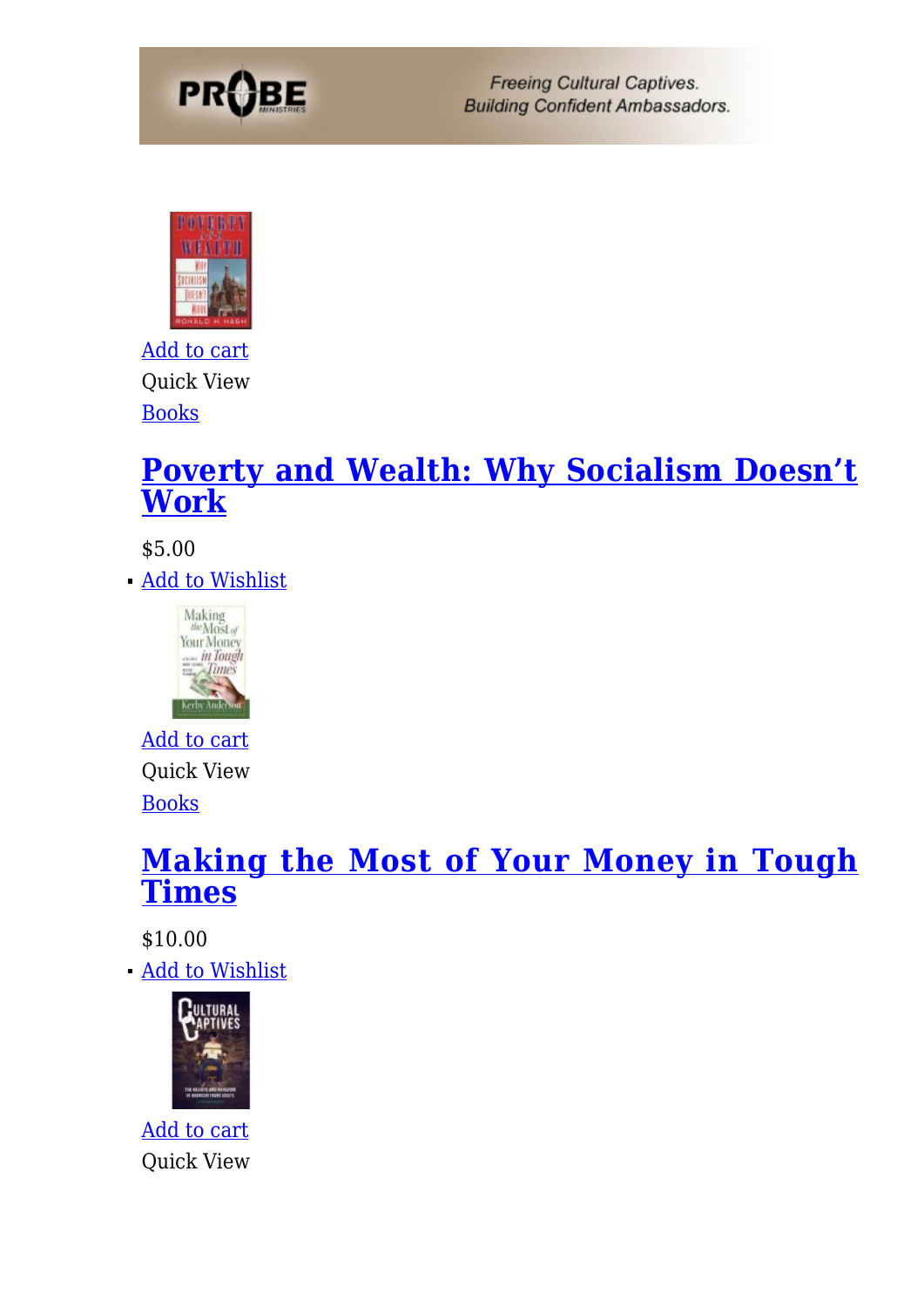

[Books](https://probe.org/product-category/books/)

### **[Cultural Captives by Stephen Cable](https://probe.org/product/cultural-captives-by-steven-cable/)**

\$15.99

[Add to Wishlist](https://probe.org/?add_to_wishlist=4448&_wpnonce=596a8ce2f2)



[Add to cart](https://probe.org/?add-to-cart=4448) Quick View [Books](https://probe.org/product-category/books/)

## **[Creation, Evolution, and Modern Science](https://probe.org/product/creation-evolution-and-modern-science/)**

\$5.00

**[Add to Wishlist](https://probe.org/?add_to_wishlist=4446&_wpnonce=596a8ce2f2)** 



[Add to cart](https://probe.org/?add-to-cart=4446) Quick View [Books](https://probe.org/product-category/books/)

#### **[The Closing of the American Heart: What's](https://probe.org/product/the-closing-of-the-american-heart-whats-really-wrong-with-americas-schools/) [Really Wrong with America's Schools](https://probe.org/product/the-closing-of-the-american-heart-whats-really-wrong-with-americas-schools/)**

\$5.00

[Add to Wishlist](https://probe.org/?add_to_wishlist=4444&_wpnonce=596a8ce2f2)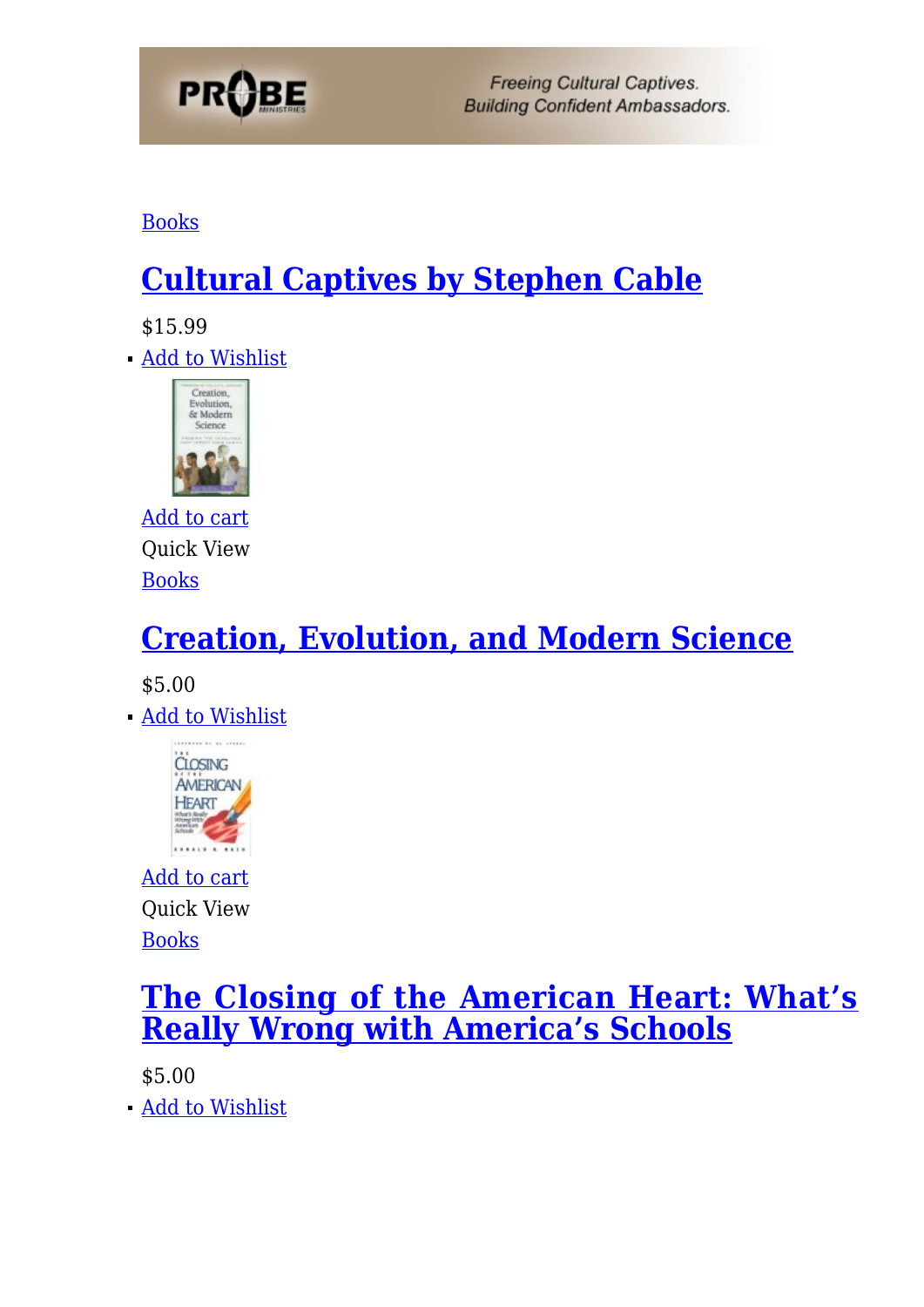



[Add to cart](https://probe.org/?add-to-cart=4444) Quick View **[Books](https://probe.org/product-category/books/)** 

### **[Christian Ethics in Plain Language](https://probe.org/product/christian-ethics-in-plain-language/)**

\$20.00 [Add to Wishlist](https://probe.org/?add_to_wishlist=4442&_wpnonce=596a8ce2f2)



[Add to cart](https://probe.org/?add-to-cart=4442) Quick View [Books](https://probe.org/product-category/books/)

### **[A Biblical Point of View on Islam](https://probe.org/product/a-biblical-point-of-view-on-islam/)**

\$10.00

[Add to Wishlist](https://probe.org/?add_to_wishlist=4440&_wpnonce=596a8ce2f2)



[Add to cart](https://probe.org/?add-to-cart=4440) Quick View [Books](https://probe.org/product-category/books/)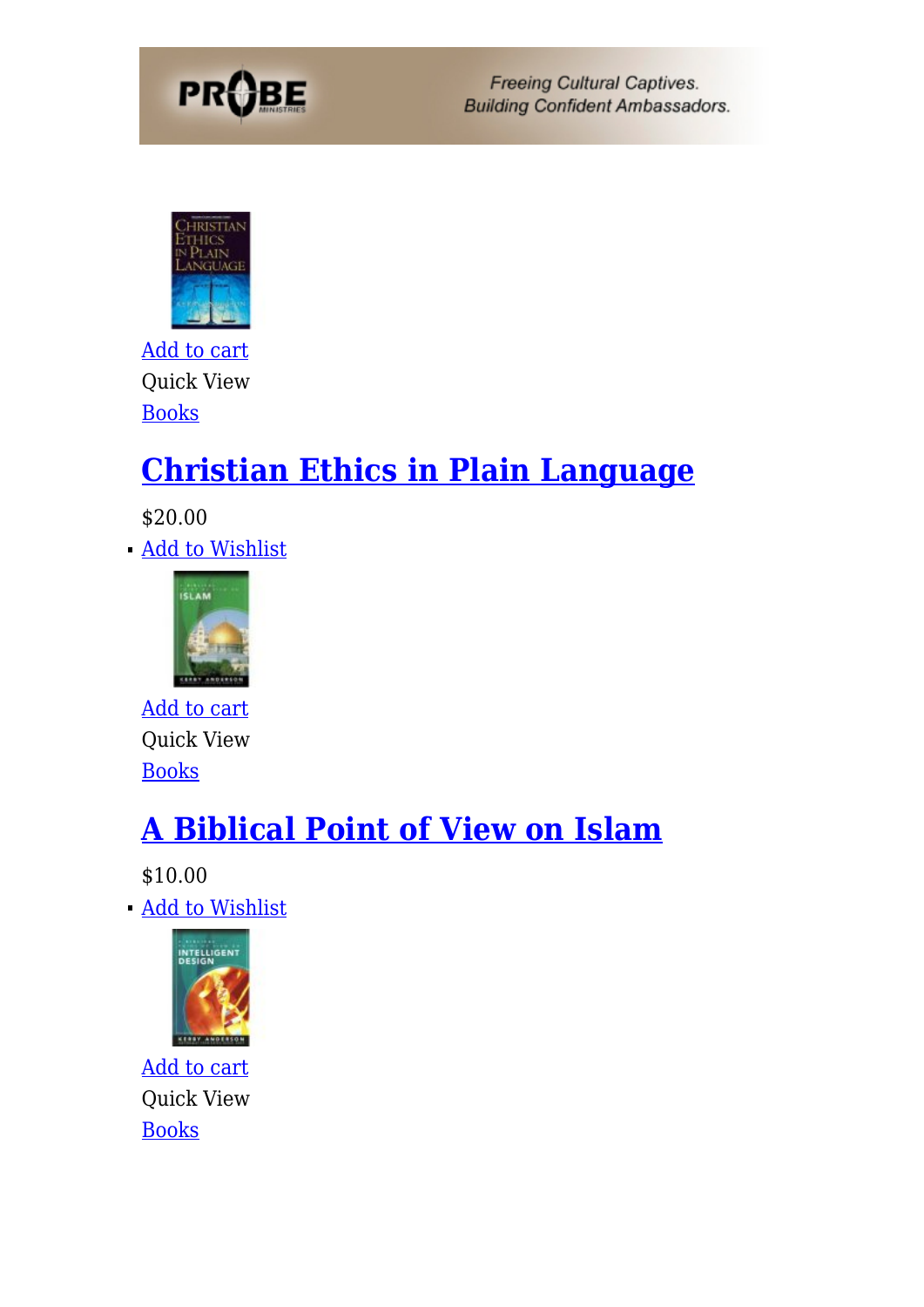

#### **[A Biblical Point of View on Intelligent](https://probe.org/product/a-biblical-point-of-view-on-intelligent-design/) [Design](https://probe.org/product/a-biblical-point-of-view-on-intelligent-design/)**

\$10.00 [Add to Wishlist](https://probe.org/?add_to_wishlist=4438&_wpnonce=596a8ce2f2)



[Add to cart](https://probe.org/?add-to-cart=4438) Quick View [Books](https://probe.org/product-category/books/)

## **[A Biblical Point of View on Homosexuality](https://probe.org/product/a-biblical-point-of-view-on-homosexuality/)**

\$10.00

[Add to Wishlist](https://probe.org/?add_to_wishlist=4436&_wpnonce=596a8ce2f2)



[Add to cart](https://probe.org/?add-to-cart=4436) Quick View [Books](https://probe.org/product-category/books/)

### **[A Biblical Point of View on Spiritual Warfare](https://probe.org/product/a-biblical-point-of-view-on-spiritual-warfare/)**

\$10.00

[Add to Wishlist](https://probe.org/?add_to_wishlist=4464&_wpnonce=596a8ce2f2)

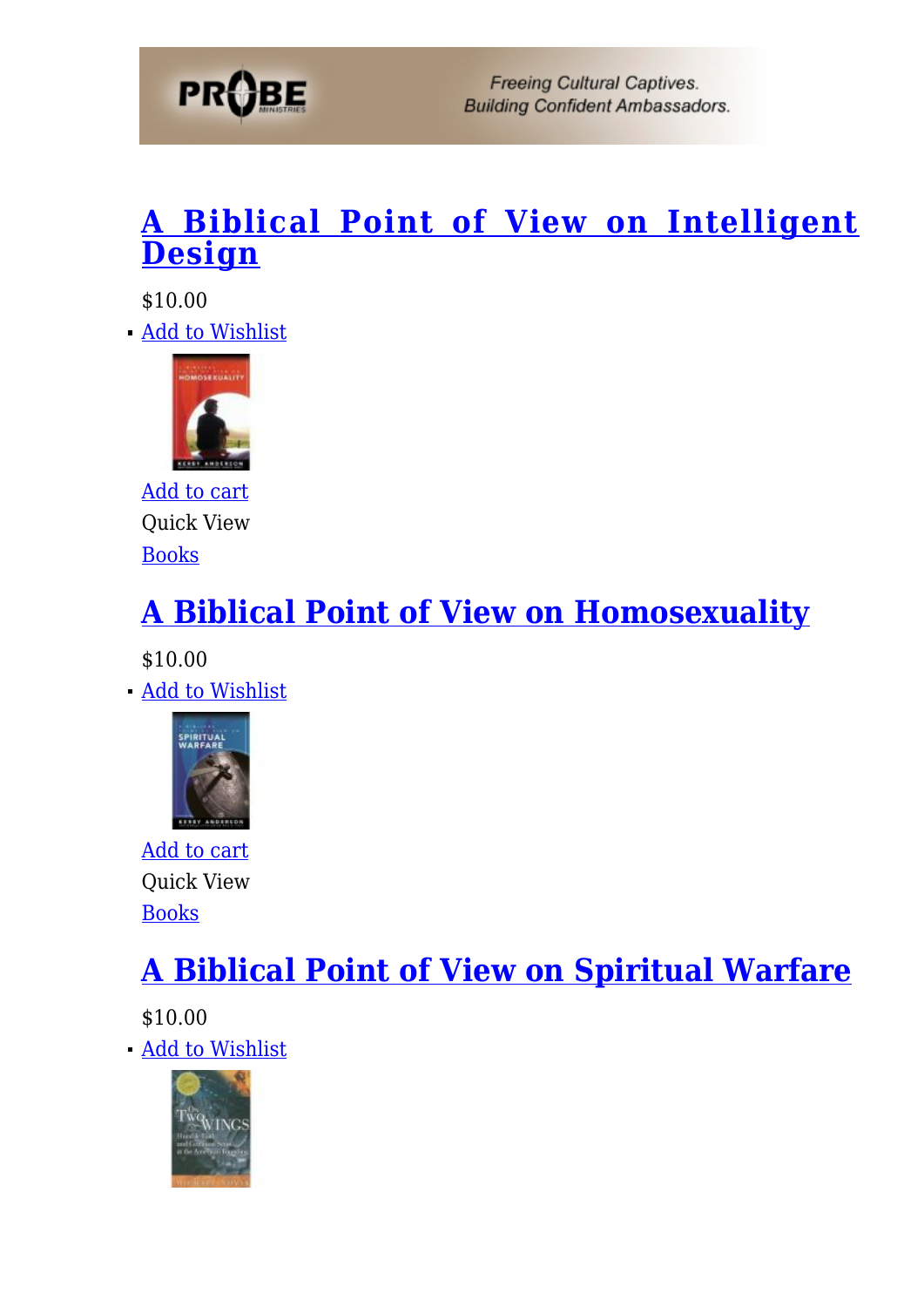

[Add to cart](https://probe.org/?add-to-cart=4464) Quick View [Books](https://probe.org/product-category/books/)

### **[On Two Wings](https://probe.org/product/on-two-wings/)**

\$5.00

[Add to Wishlist](https://probe.org/?add_to_wishlist=4461&_wpnonce=596a8ce2f2)



[Add to cart](https://probe.org/?add-to-cart=4461) Quick View [Books](https://probe.org/product-category/books/)

### **[The Natural Limits to Biological Change](https://probe.org/product/the-natural-limits-to-biological-change/)**

\$6.00

[Add to Wishlist](https://probe.org/?add_to_wishlist=4456&_wpnonce=596a8ce2f2)



[Add to cart](https://probe.org/?add-to-cart=4456) Quick View [Books](https://probe.org/product-category/books/)

### **[Evidence, Answers, and the Christian Faith](https://probe.org/product/evidence-answers-and-the-christian-faith/)**

\$5.00

[Add to Wishlist](https://probe.org/?add_to_wishlist=4454&_wpnonce=596a8ce2f2) [Out of stock](https://probe.org/product/darwins-racists-sharon-sebastian-dr-ray-bohlin/)